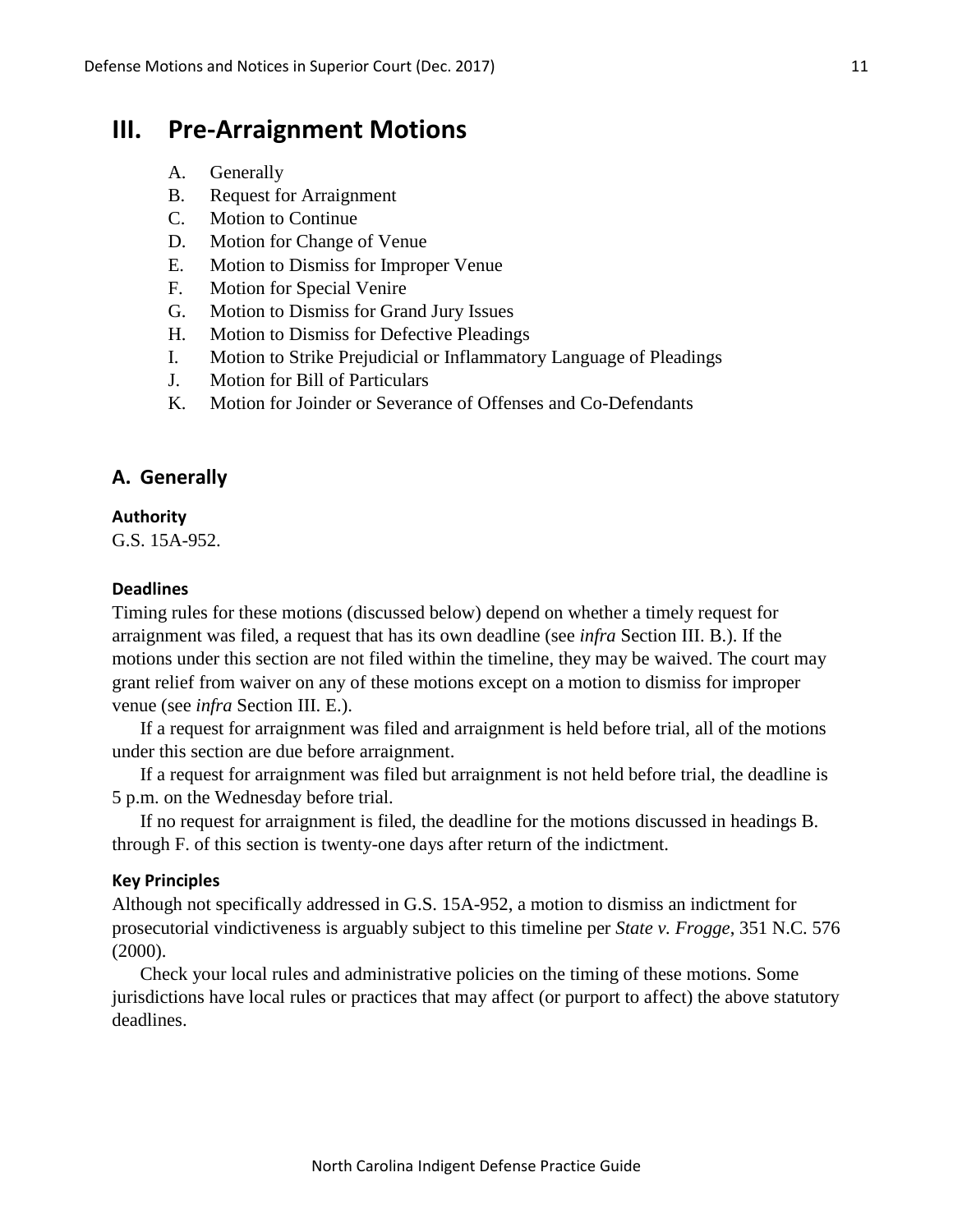## **B. Request for Arraignment**

#### **Authority**

G.S. 15A-941.

### **Deadlines**

This request must be filed within twenty-one days of return of indictment or it is waived. If the defendant is unrepresented, the deadline is within twenty-one days of service of the indictment. This request, if timely, allows the defendant to assert the right to object to trial the same week as arraignment and extends the deadline for pre-arraignment motions (see *supra* Section III. A.).

#### **Practice Tips**

- Request arraignment in order to extend motions deadlines and to give the defense more control over the calendaring of the trial.
- If no discovery is received before the date of arraignment, move to continue the arraignment hearing.
- Many jurisdictions have local rules or administrative policies about arraignment that may obviate the need to file a request for arraignment. Check any applicable local rules and be familiar with the local practices of the jurisdiction.

#### **References**

N.C. DEFENDER MANUAL Vol. 1, § 13.1B (Types and Timing of Pretrial Motions—Motions and Requests after Appointment of Counsel).

## **C. Motion to Continue**

#### **Authority**

G.S. 15A-952(g); Fifth, Sixth, and Fourteenth Amendments to the U.S. Constitution; Article I, Sections 19 and 23 of the N.C. Constitution.

#### **Deadlines**

Technically, a motion to continue should be filed before arraignment (see *supra* Section III. A.). Practically, continuance motions may be filed whenever the need arises and are commonly filed and heard after the arraignment deadline. As a general rule, these motions should be filed immediately once counsel realizes the need for a continuance.

#### **Key Principles**

The court will consider the ends of justice, the complexity of the case, and the availability of other witnesses, among other factors, in deciding whether to grant a continuance.

Motions to continue are reviewed on appeal with an abuse of discretion standard if no constitutional grounds are asserted, so constitutional grounds should be alleged in the motion and any argument in support thereof. Constitutional grounds to support a continuance may include the right to prepare and present a defense, the right to effective representation, the right to confrontation, the right to counsel, and due process.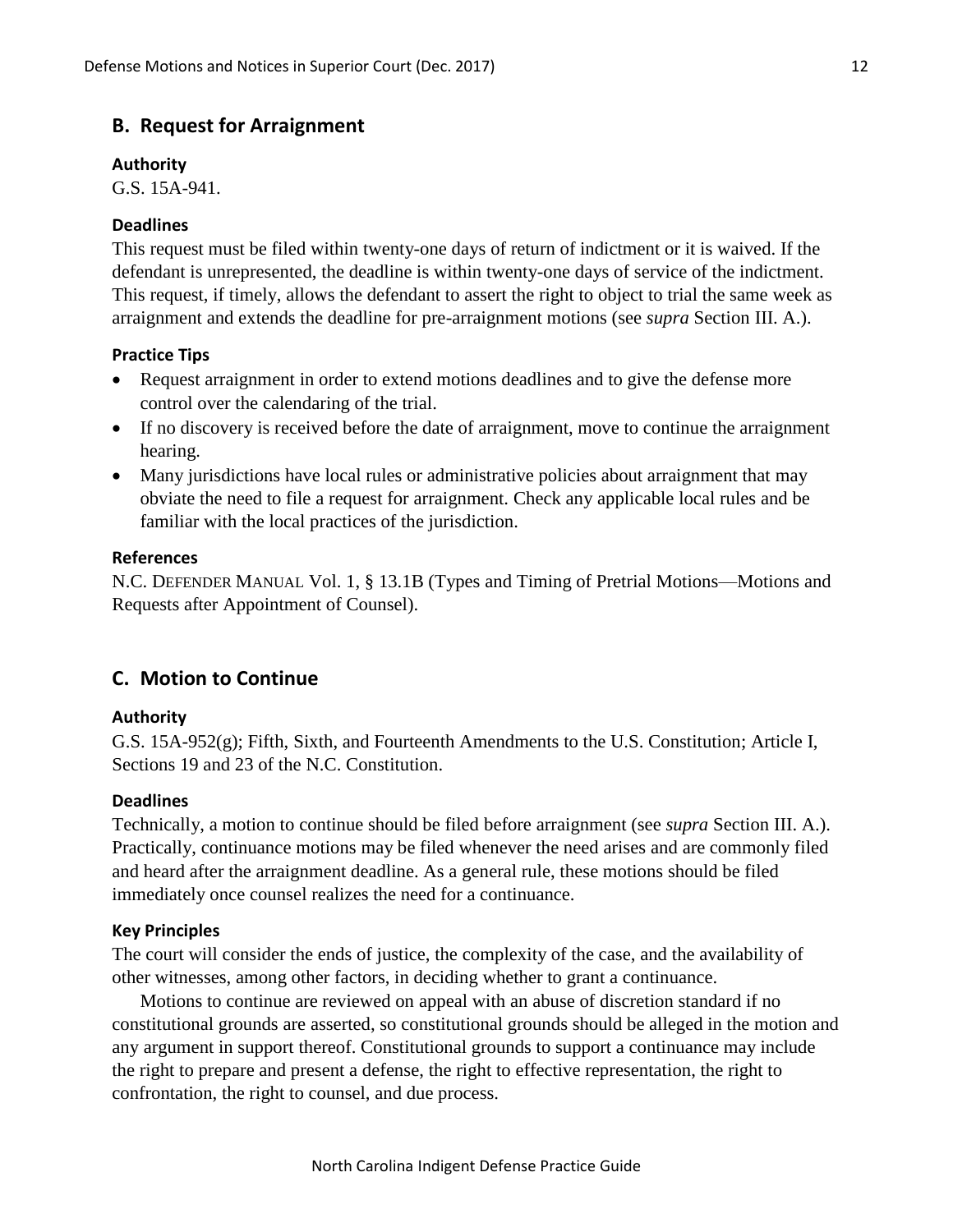A timely motion, substantiated with a specific factual basis and asserting constitutional grounds, is more likely to result in relief.

## **Practice Tips**

- Make these motions as early as possible and explain in detail why it is necessary for trial to be continued. Many jurisdictions have specific local rules on continuances for both administrative and trial settings, and counsel should be familiar with them.
- Where a continuance is sought to procure a witness, a record should be made about the expected testimony of the missing witness and how it would be useful to the defendant. A formal offer of proof of the absent witness's testimony is best; if a formal offer of proof is not possible, counsel should provide a forecast of the expected testimony.
- Consider including an affidavit with a specific factual showing of need or formally presenting evidence on the need for a continuance.

### **References**

N.C. DEFENDER MANUAL Vol. 1, § 13.4A (Miscellaneous Motions—Motion for Continuance).

## **D. Motion for Change of Venue**

### **Authority**

G.S. 15A-957; Fifth and Fourteenth Amendments to the U.S. Constitution; Article I, Sections 18 and 19 of the N.C. Constitution.

### **Deadlines**

This motion is subject to the general deadlines for pre-arraignment motions. *See supra* Section III. A.

## **Key Principles**

The motion must allege that the defendant is unable to receive a fair trial due to prejudice in the jurisdiction.

The court will consider the extent of bias in the community, the proposed new venue, the time and resources necessary to grant the request, and other potential effects on the parties and court.

The defendant has the burden of proof to demonstrate reasonable likelihood that he or she will not receive a fair trial. *State v. Jerrett*, 309 N.C. 239 (1983). Parties may stipulate to a change of venue.

- Attach to the motion any documentary evidence of pretrial publicity, community polling, and any other evidence of bias in the community.
- A statistician or polling expert may be useful to support the grounds of the motion.
- As an alternative request for relief, consider asking for a special venire (see *infra* Section III. F.), individual *voir dire* of the jurors, or, possibly, a continuance (as a "cooling-off" period).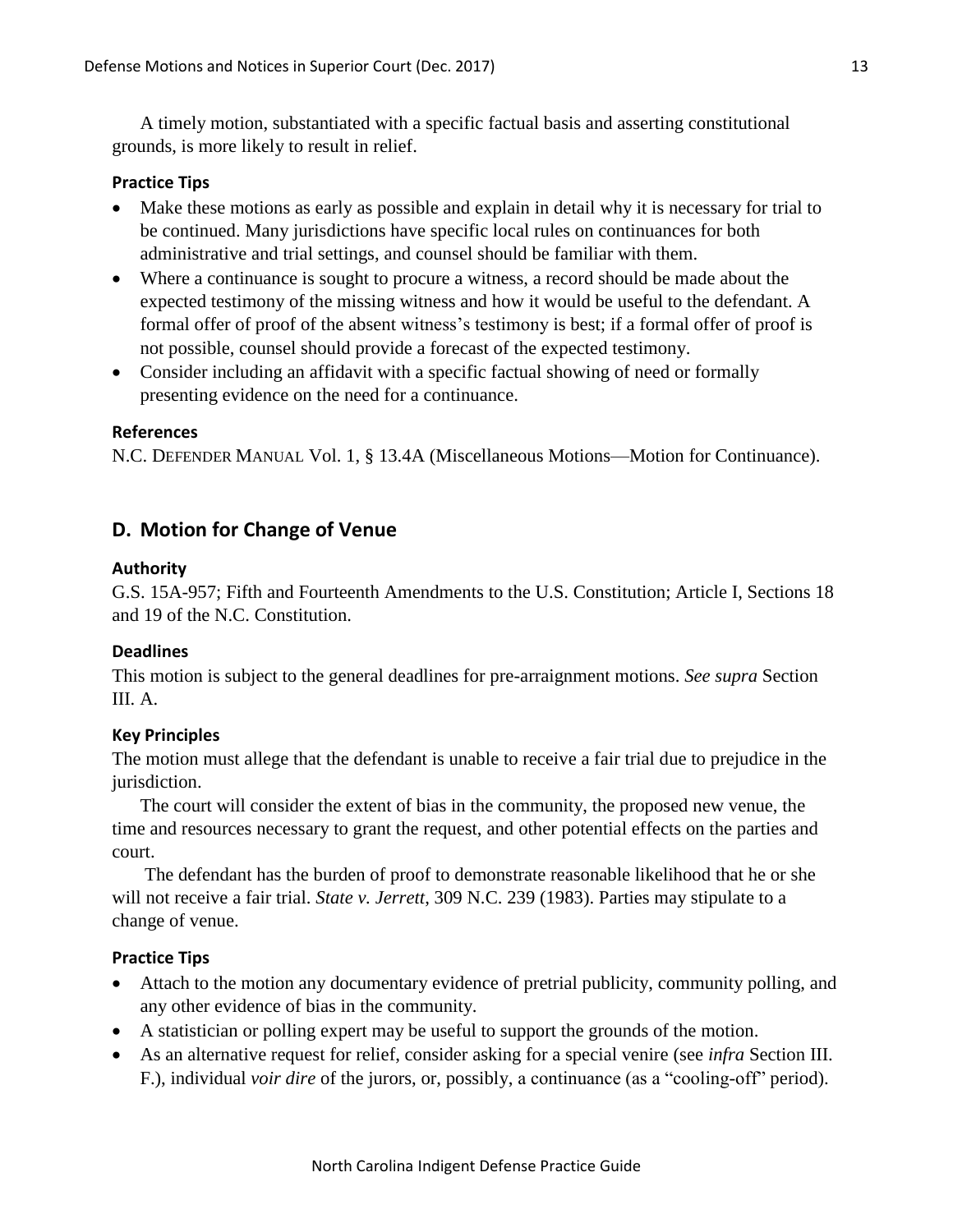Where a defendant faces multiple charges in multiple jurisdictions, changing venue to one jurisdiction may be advantageous in order to obtain a global resolution of all charges.

#### **References**

N.C. DEFENDER MANUAL Vol. 1, § 11.3 (Change of Venue).

## **E. Motion to Dismiss for Improper Venue**

#### **Authority**

G.S. 15A-924(a)(3); G.S. 15A-952(b)(5).

#### **Deadlines**

This motion is subject to the general deadlines for pre-arraignment motions. *See supra* Section III. A.

#### **Key Principles**

This motion is waived if not raised in a timely manner. Thus, unchallenged venue becomes conclusive venue, and the trial court may not grant relief from a waiver of this motion. Improper venue does not deprive the trial court of jurisdiction.

A bill of particulars may be sought to identify the county of the offense when it is not identified in the pleading as an alternative to a motion to dismiss for improper venue.

Failure of a charging document to identify venue at all or failure to correctly identify it will not result in dismissal if not challenged in a timely manner. The manner of challenge is a motion to dismiss for improper venue filed before arraignment (or a bill of particulars to identify venue).

Dismissal for improper venue does not bar retrial on the charges as a matter of double jeopardy but may nonetheless have strategic value to the defense.

Once challenged, the State has the burden to prove proper venue by a preponderance of evidence. *State v. Bullard*, 312 N.C. 129 (1984).

Some offenses have specific venue rules in the relevant statutes (e.g., G.S. 163-278.27 illegal political campaign contributions).

#### **References**

N.C. DEFENDER MANUAL Vol. 1, § 11.2 (Challenging Improper Venue).

## **F. Motion for Special Venire**

#### **Authority**

G.S. 9-12; G.S. 15A-952(b)(3); G.S. 15A-958; Fifth and Fourteenth Amendments to the U.S. Constitution; Article I, Sections 18 and 19 of the N.C. Constitution.

#### **Deadlines**

This motion is subject to the general deadlines for pre-arraignment motions. *See supra* Section III. A*.*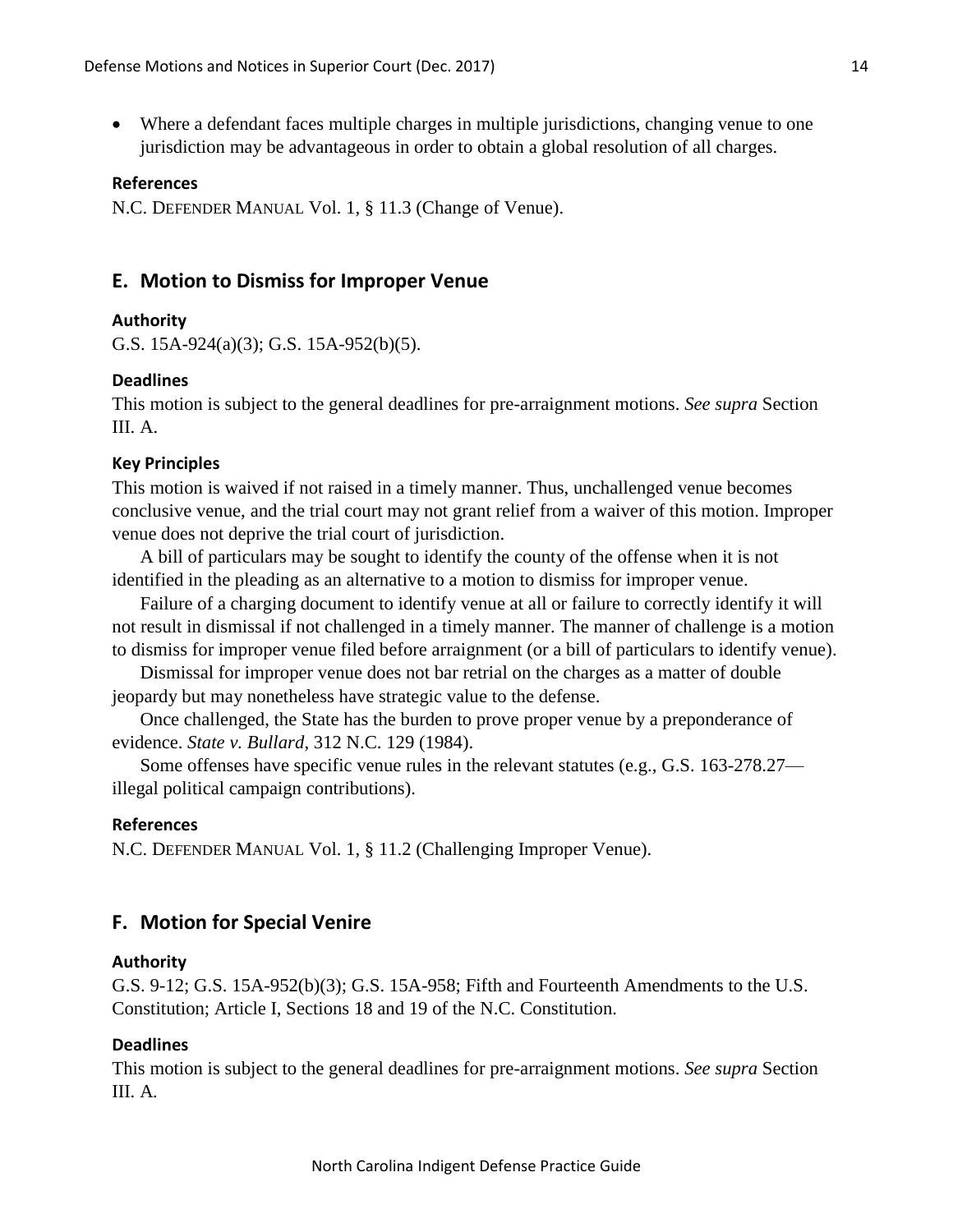## **Key Principles**

The defendant has the burden to demonstrate the existence of prejudice in the county to a degree that a fair trial would be impossible. *State v. Robinson*, 355 N.C. 320 (2002). If granted, the venire will be composed of jurors from another county.

## **Practice Tips**

• This motion may be combined with an alternative request to change venue. From a practical and logistical perspective, moving venue may be preferable to bringing in a special venire from another county. Jurors in a special venire may react unfavorably to having to travel.

### **References**

N.C. DEFENDER MANUAL Vol. 1, § 11.4A (Alternative Relief—Special Venire).

## **G. Motion to Dismiss for Grand Jury Issues**

### **Authority**

G.S. 15A-955; G.S. 9-3; G.S. 15A-621 through G.S. 15A-631; G.S. 15A-1211; Fifth, Sixth, and Fourteenth Amendments (especially Equal Protection) to the U.S. Constitution; Article I, Sections 18 and 19 of the N.C. Constitution.

### **Deadlines**

This motion is subject to the general deadlines for pre-arraignment motions. *See supra* Section III. A.

### **Key principles**

This motion includes challenges to the array of the grand jury, such as improper selection or exclusion of grand jurors, improper selection of the foreperson, that a qualified number of grand jurors did not agree, that all witnesses before the grand jury were unqualified or that the evidence before them was incompetent, as well as fair cross-section issues.

The manner of challenge is a motion to dismiss or motion to quash the indictment. Challenges to the grand jury are waived if not brought in a timely manner.

- While grand jury proceedings are secret and not recorded, the clerk of court keeps minutes of the indictments, which are public record and may be reviewed by counsel in investigating potential grand jury challenges. Additionally, the identity of individual grand jurors is also public record. This information may be requested from the clerk of superior court in the jurisdiction of the criminal case. Such a request could be informal, by subpoena, or by public records request.
- Minor, technical, or clerical mistakes in the return of the indictment by the grand jury are unlikely to result in dismissal or an order quashing the indictment. Where there is a substantive issue with the grand jury process, counsel should identify the issue and applicable law and address it with the court with a motion to dismiss or motion to quash.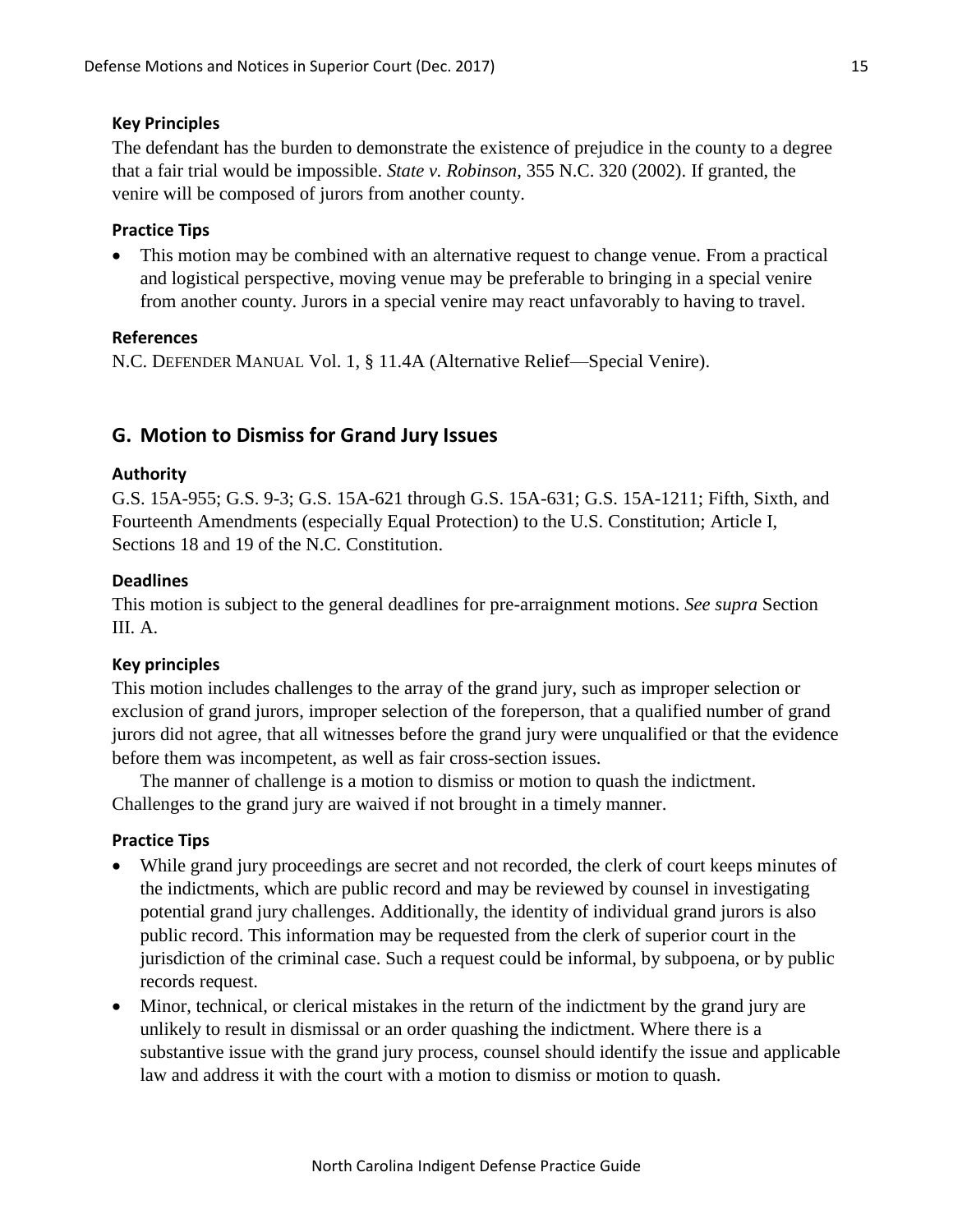#### **References**

N.C. DEFENDER MANUAL Vol. 1, § 9.4 (Challenges to Grand Jury Procedures).

## **H. Motion to Dismiss for Defective Pleadings**

#### **Authority**

G.S. 15A-924; Fifth and Fourteenth Amendments to the U.S. Constitution; Article I, Sections 19 and 23 of the N.C. Constitution.

### **Deadlines**

This motion is subject to the general deadline for pre-arraignment motions*. See supra* Section III. A. However, pleading defects that deprive the court of jurisdiction may be raised at any time without regard to timing.

#### **Key Principles**

These motions apply where a pleading is defective, such as where it fails to charge an offense or an element of an offense; misidentifies the victim or defendant; lacks an allegation of ownership for certain offenses; as well as for date, time, or place deficiencies or for other pleading defects.

A proper pleading, at a minimum, must confer jurisdiction on the court and provide notice of the charges to the defendant. Many offenses have specific pleading requirements. Many pleading defects are capable of amendment by the State before trial. The scope of all potential pleading defects is beyond the scope of this guide, but the reference materials listed below are helpful resources in this area. A citation requires less formality than other more formal pleadings and may confer jurisdiction even where it fails to allege an element of the crime or suffers some other defect that would be fatal for an indictment. *State v. Jones*, \_\_\_ N.C. App. \_\_\_, 805 S.E.2d 701 (2017). Counsel may object to trial by citation and demand a more formal pleading under G.S. 15A-922(c).

- Think carefully about the timing and remedy of motions under this section. While these motions are listed in this "Pre-Arraignment Motions" section with the attendant deadline, certain pleading defects deprive the court of jurisdiction and are, therefore, fatal defects which may be raised at any time, even post-conviction.
- Any proceeding begun with a fatally defective pleading will have to be abandoned if the court determines that the pleading fails to confer jurisdiction. Jeopardy does not attach to a fatally defective pleading, and the State therefore may be allowed to reinstate the charges, but the defendant is usually better situated by reserving this objection for trial. Misdemeanor charges that are dismissed for a fatally flawed pleading may not be re-filed beyond the statute of limitations in G.S. 15-1.
- Minor pleading defects or mistakes that are capable of amendment pretrial may nonetheless result in a fatal variance of proof between the allegation and the evidence at trial. A fatal variance occurs when an otherwise valid indictment contains factual allegations that do not conform to the evidence in some material way, such as a factual allegation that supports an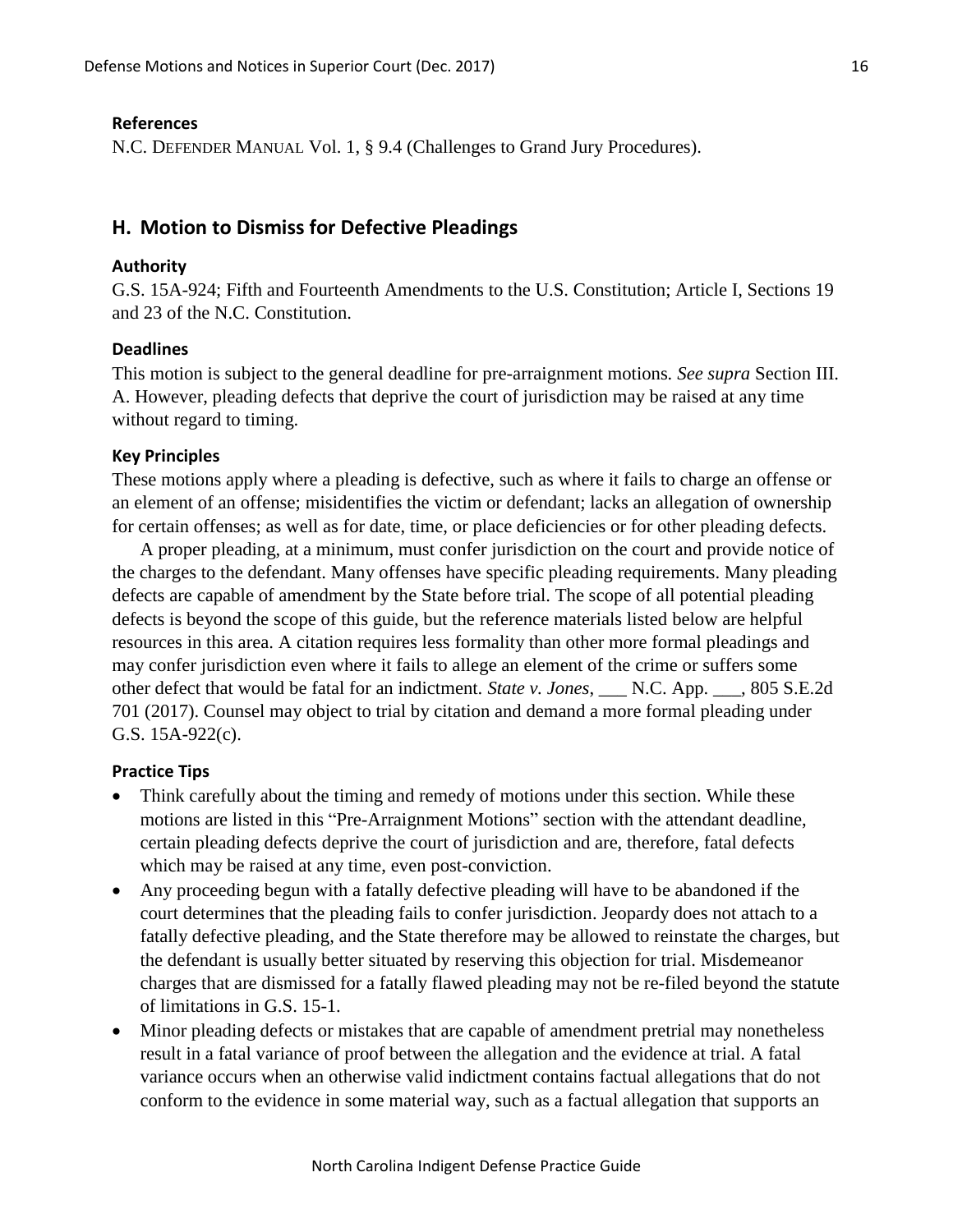element of the crime. Variance arguments are waived unless raised in the trial court. Variance is raised in a motion to dismiss at the close of the State's evidence and is waived on appeal unless raised in the trial court. (For more information on variances, including the required language to use in making the motion, see *infra* Section VI. G.).

• Under G.S. 15A-924(b), a motion may be filed to request that the State elect between multiple offenses charged in a single count of the indictment. This is known as a duplicitous pleading, and it is a type of pleading defect. If the State makes an election between the charges or obtains leave to seek superseding indictments, this defect is not fatal. If the State fails to make election between duplicitous counts of an indictment, the court may dismiss the duplicitous count of the indictment upon request of defense counsel.

## **References**

N.C. DEFENDER MANUAL Vol. 1, ch. 8 (Criminal Pleadings), particularly § 8.5 (Common Pleading Defects in Superior Court).

*See also* Jessica Smith, *[The Criminal Indictment: Fatal Defect, Fatal Variance, and](http://sogpubs.unc.edu/electronicversions/pdfs/aojb0803.pdf)  [Amendment](http://sogpubs.unc.edu/electronicversions/pdfs/aojb0803.pdf)*, ADMIN. OF JUST. BULL. No. 2008/03 (UNC School of Government, July 2008), for more information on superior court pleadings issues and offense-specific pleading requirements.

*See also* John Donovan and Amanda Maris, *[District Court Pleadings to Go](http://www.ncids.org/Defender%20Training/2011SpringConference/DistrictCourtPleadings.pdf)* (Checklist) (Spring Public Defender Conference, May 2011), for more information on misdemeanor pleadings.

## **I. Motion to Strike Prejudicial or Inflammatory Language of Pleadings**

### **Authority**

G.S.15A-924(f).

## **Deadlines**

This motion is subject to the general deadline for pre-arraignment motions. *See supra* Section III. A.

### **Key Principles**

If a pleading contains surplus language that is inflammatory or needlessly prejudicial, this motion allows the defendant to request that the court strike the offensive language from the pleading.

## **Practice Tips**

 An indictment cannot be read to the jury, but the statement of charges in the indictment may form the basis of the court's description of the charges to the jury. In bench trials, the finder of fact will read the indictment or other pleading. Additionally, once the case is resolved, the charging document will remain in the file and will be accessible by the public unless the matter is expunged. Therefore, counsel should consider moving to strike any objectionable language from the pleadings when appropriate to best protect the defendant in these situations.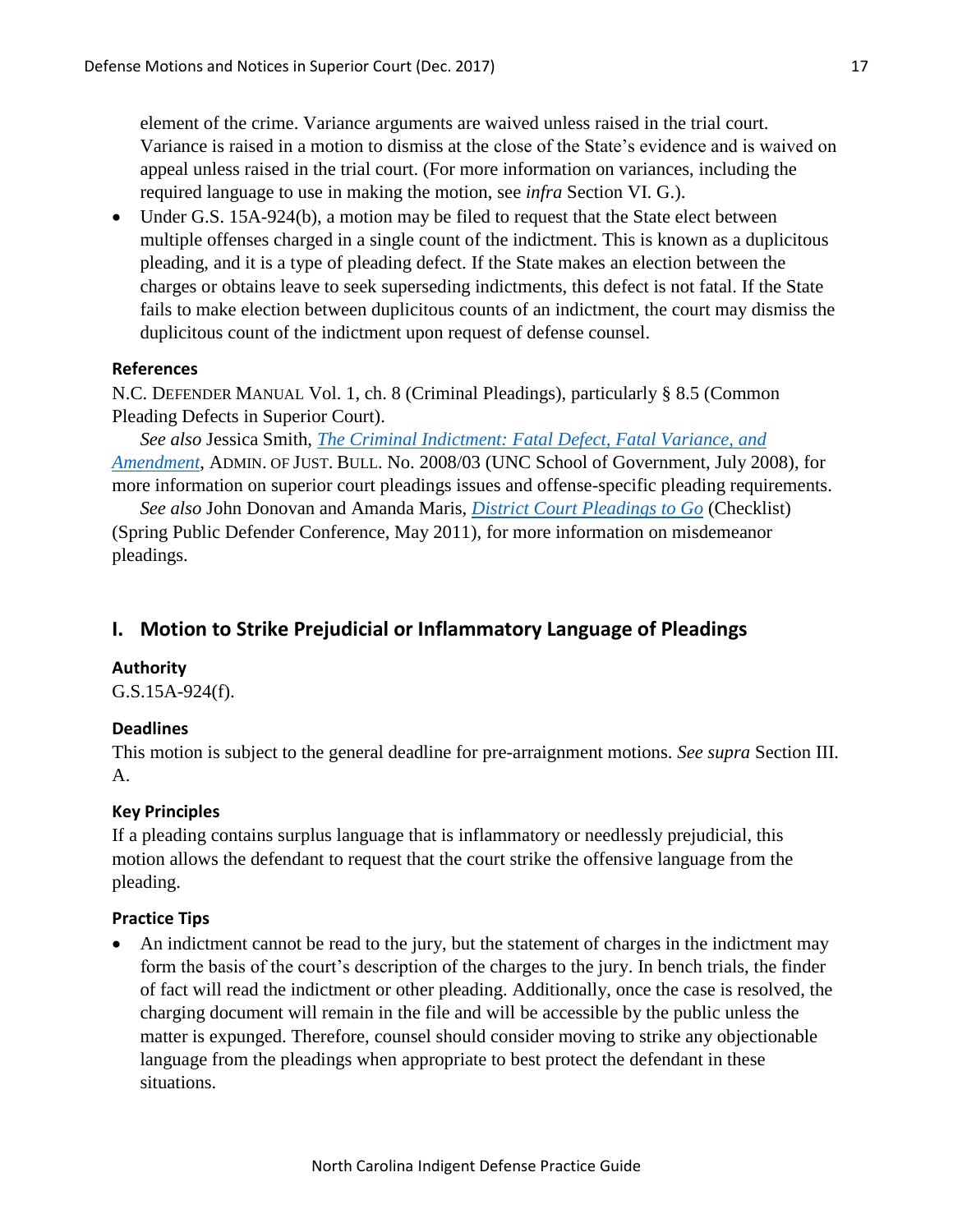## **J. Motion for Bill of Particulars**

## **Authority**

G.S. 15A-925; Fifth, Sixth, and Fourteenth Amendments to the U.S. Constitution; Article I, Sections 19 and 23 of the N.C. Constitution.

## **Deadlines**

This motion is subject to the general deadline for pre-arraignment motions. *See supra* Section III. A.

## **Key Principles**

This motion is used to request specific facts related to the offense that are not contained in the pleading. It is a request made to the State to supplement the pleadings with more information.

The motion must request specific information and allege that such information is essential to adequately prepare and conduct a defense. Information such as the particular theory of the case or time, date, and location information about an offense may be obtained this way.

If the motion is granted, the proceedings are stayed until the bill of particulars is filed with the court and served on the defendant.

This motion, if granted, ties the State to the information contained in its bill of particulars; the State's proof at trial must then conform to the information in the bill.

## **Practice Tips**

- The State's oral representations in response to a motion for a bill of particulars do not operate like a written bill; a bill of particulars must be in writing to have any effect. *State v. Stallings*, 107 N.C. App. 241 (1992).
- This is a particularly effective tool where the offense allows conviction based on different prongs or theories.

## **References**

N.C. DEFENDER MANUAL Vol. 1, § 8.4 (Felonies and Misdemeanors Initiated in Superior Court).

## **K. Motion for Joinder or Severance of Offenses and Co-Defendants**

## **Authority**

G.S. 15A-926(a); G.S. 15A-927; Fifth and Fourteenth Amendments to the U.S. Constitution; Article I, Sections 19 and 23 of the N.C. Constitution.

## **Deadlines**

These motions are subject to the general deadline for pre-arraignment motions. *See supra* Section III. A.

## **Joinder of Offenses (G.S. 15A-926)**

If offenses are related, the defendant may move to have the offenses joined for trial. The motion must be made pretrial and within the deadline, unless the basis for the motion is discovered at trial.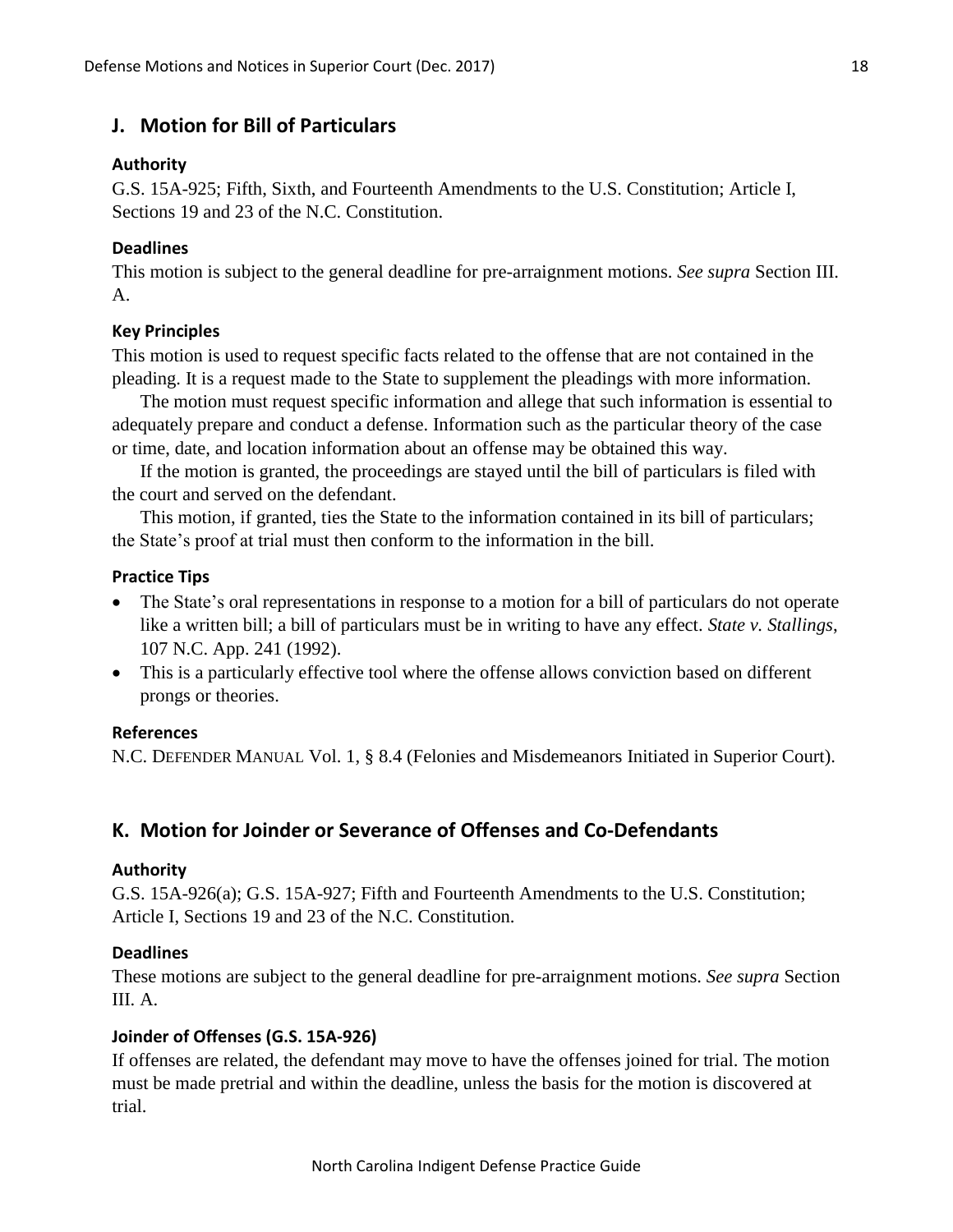The standard for joinder of offenses is whether the offenses are based on the same act or transaction or the same series of acts or transactions. The court will consider the closeness in time and space of the offenses, similarities of the alleged victims, motive, modus operandi, types of evidence, and other relevant factors in deciding the issue.

Failure to make a timely motion to join offenses for trial results in waiver of the right of either party to have offenses joined for trial.

Where the State could have sought to join related offenses and did not, a motion to dismiss may be made and granted as to the subsequent trial of a related offense, subject to the exceptions in G.S. 15A-926(c)(2).

### **Severance of Offenses (G.S. 15A-927)**

The defendant should move to have related offenses severed for trial whenever a separate trial is necessary for a fair determination of guilt or innocence. The court considers the number of offenses, complexity of evidence, and whether the jury can distinguish the evidence and apply the law intelligently to each offense in deciding the motion.

If joining offenses will impair the ability of the defendant to present a defense as to one or both charges, counsel should move to sever the offenses (and oppose any request for joinder from the State).

A defense motion to sever offenses that is granted during trial results in a mistrial; the State cannot move for severance of offenses after trial has begun unless the defendant consents.

### **Joinder of Co-Defendants (G.S. 15A-926(b))**

For co-defendants to be joined for trial, each must be charged with full accountability for each offense or the charges must all be part of the same plan, scheme, act, or otherwise be so connected that separating proof of each charge from the others would be difficult. The court will consider if the defendants are joinable under the statute and, if so, whether joinder of them for trial will deny any defendant the right to a fair trial.

The State typically makes this motion to join co-defendants for trial under G.S. 15A-926(b). *See* G.S. 15A-927(c) for objections to joinder of co-defendant trials.

#### **Severance of Co-Defendants (G.S. 15A-927)**

If a joint trial will deny any defendant the right to a fair trial, one defendant may move to sever his or her trial from that of any co-defendants, even if the cases of the defendant and the codefendants are otherwise eligible for joinder.

Examples of when a joint trial will not be fair include but are not limited to situations where a defendant has made an admission admissible against the speaker but not the other codefendants, where defenses among the co-defendants are in opposition to one another, or where a joint trial would otherwise be confusing to the jury.

- The prejudice to the client caused by joinder of offenses or co-defendants is potentially significant, and counsel should be prepared to oppose such requests in a timely manner.
- Joinder of offenses may be beneficial to the defendant, insofar as multiple cases may be resolved at once. On the other hand, joinder of offenses may be detrimental to the defendant where the strength of the evidence in each case differs or where facts relating to some